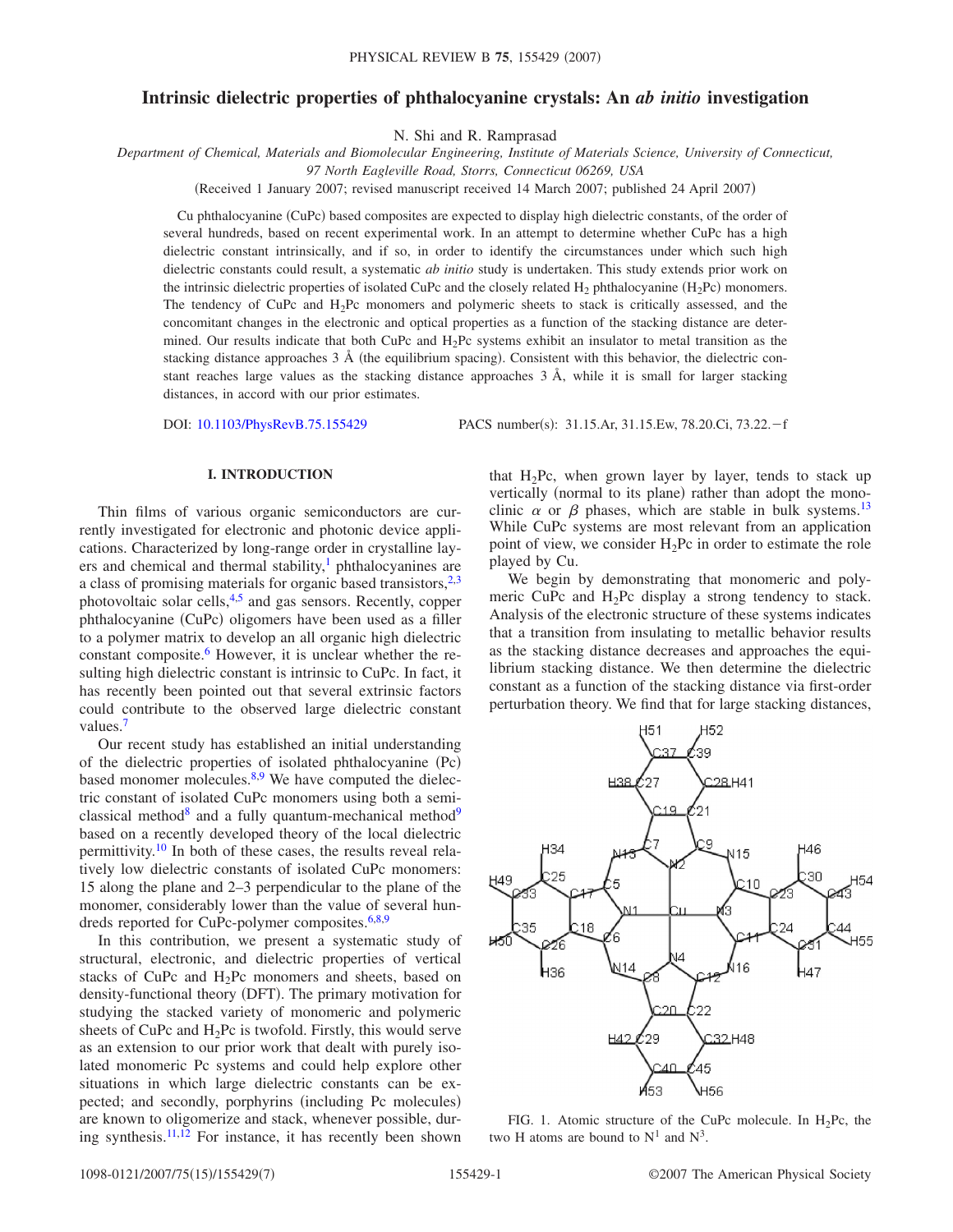<span id="page-1-0"></span>TABLE I. Calculated structural parameters of  $H_2Pc$ , MgPc, and CuPc; the atomic numbering scheme of Fig. [1](#page-0-0) is used. Experimental values (Ref. [16](#page-6-15)) of CuPc are shown in parentheses. All bond lengths are in Å and bond angles in degrees.

| Parameter                                  | $H_2$ Pc | CuPc           |
|--------------------------------------------|----------|----------------|
| $H-N1$                                     | 1.045    |                |
| $Cu-N1$                                    |          | 1.956(1.935)   |
| $N^1$ -C <sup>5</sup>                      | 1.376    | 1.376 (1.366)  |
| $C^5$ -N <sup>13</sup>                     | 1.319    | 1.326 (1.328)  |
| $C^5 - C^{17}$                             | 1.455    | 1.462(1.453)   |
| $C^{17}$ - $C^{18}$                        | 1.418    | 1.413 (1.400)  |
| $C^{17}$ - $C^{25}$                        | 1.405    | 1.404 (1.388)  |
| $C^{25}$ - $C^{33}$                        | 1.402    | 1.404 (1.377)  |
| $C^{33}$ - $C^{35}$                        | 1.418    | 1.417(1.413)   |
| $C^5$ -N <sup>1</sup> -C <sup>6</sup>      | 111.77   | 108.47 (107.3) |
| $N^1$ -C <sup>5</sup> -N <sup>13</sup>     | 127.95   | 128.07 (127.6) |
| $N^1$ -C <sup>5</sup> -C <sup>17</sup>     | 106.90   | 109.48 (110.4) |
| $C^5$ -N <sup>13</sup> -C <sup>7</sup>     | 122.36   | 122.32 (122.2) |
| $C^5$ -C <sup>17</sup> -C <sup>18</sup>    | 107.21   | 106.28(106.0)  |
| $C^{18}$ -C <sup>17</sup> -C <sup>25</sup> | 121.38   | 121.51 (121.1) |
| $C^{17}$ - $C^{25}$ - $C^{33}$             | 117.19   | 117.06 (117.9) |
| $C^{25}$ - $C^{33}$ - $C^{35}$             | 121.43   | 121.43 (121.0) |

the computed dielectric constant is consistent with our previous estimates for isolated monomeric Pc molecules, while close to the equilibrium stacking distance, the dielectric constant displays large values, as well as singularities consistent with metallic behavior. All conclusions are qualitatively similar for both CuPc and  $H_2$ Pc, indicating that the dielectric properties of these systems are independent of the central  $atom(s)$ .

The paper is organized as follows. In Sec. II, the computational methods specific to this work are described. In Sec. III, we present our analysis of the tendency of CuPc and H2Pc systems to stack, their band structures, and frequencydependent dielectric functions as a function of stacking distance. The dielectric constant intrinsic to Pc systems are extracted from these results and compared to available theoretical and experimental data. Conclusions are summarized in Sec. IV.

#### **II. COMPUTATIONAL METHODS**

All calculations presented here were performed using the local-density approximation (LDA) within DFT,<sup>14</sup> as implemented in the local orbital SIESTA code.<sup>15</sup> Norm-conserving nonlocal pseudopotentials of the Troullier-Martins type were used to describe all the elements. Atomic configurations of  $[He]2s^22p^2$ ,  $[He]2s^22p^3$ , and  $[Ar]3d^{10}4s^1$  were used for the C, N, and Cu pseudopotentials, respectively. The geometry of all cases considered were optimized such that each of the atomic forces was smaller than 0.04 eV/Å.

Figure [1](#page-0-0) shows the structure of the CuPc monomer molecule, and Table [I](#page-1-0) shows the values of selected optimized

<span id="page-1-1"></span>

FIG. 2. (Color online) Total energy of stacked CuPc and  $H_2Pc$ monomers and sheets as a function of interlayer distance *D*. Regardless of the specific system, a stacking distance *D* of about 3 Å is preferred. Inset shows a vertical stack of CuPc monomers. Cu atom is in red, N in purple, C in yellow, and H in green.

geometric parameters that characterize the structures of CuPc and  $H_2Pc$ , as determined here, along with available experimental data.<sup>16</sup> Our computed values are in excellent agreement with experiments and prior computations. $8,17,18$  $8,17,18$  $8,17,18$ 

The stacked CuPc monomer structure is illustrated in the inset of Fig. [2.](#page-1-1) The supercell with dimensions of 30  $\times$  30 Å<sup>2</sup> in the *x*-*y* plane, when replicated in three dimensions, results in a one-dimensional chain of CuPc monomers along the *z* direction, with each monomer separated from its neighbors by a distance *D*. The monomers are separated well from the image monomers along the *x*-*y* plane by more than 15 Å. Analogous structures were considered for the  $H_2Pc$ case as well. Stacks of polymeric sheets of CuPc and  $H_2Pc$ were constructed by periodically repeating the planar molecule within the supercells of dimensions of 10.7221  $\times$  10.7221 Å<sup>2</sup> and 10.669 $\times$  10.7221 Å<sup>2</sup> in the *x*-*y* plane, and sheets are separated in the *z* direction by a distance *D*, resulting in stacked sheet structures.

The optical or electronic part of the dielectric function was computed using first-order perturbation theory.<sup>14</sup> The electronic wave functions and eigenvalues obtained from supercell DFT calculations of stacks of CuPc and  $H_2$ Pc monomers and sheets were used to determine the imaginary part of the energy  $(E)$ -dependent dielectric function  $\epsilon_{imag}(E)$  using the relation $19-21$ 

$$
\epsilon_{imag}(E) = \frac{e^2 h^6}{2\pi m^2 E^2} \sum_{ij} \frac{2}{(2\pi)^3} \int_{BZ} d\mathbf{k} |M_{ij}(\mathbf{k})|^2 \delta[E - E_{ij}(\mathbf{k})],
$$
\n(1)

where *e*, *m*, and *h* are the electronic charge, electronic mass, and Planck's constant, respectively.  $M_{ij}$  is a matrix element given by  $\langle \psi_i(\mathbf{k}) | \mathbf{e} \cdot \mathbf{p} | \psi_j(\mathbf{k}) \rangle$ , with **e**, **p**, and **k** being the polarization vector, momentum operator, and a point in reciprocal space, respectively, and  $\psi_i$  is the wave function.  $E_{ij} = E_j - E_i$ , where  $E_i$  is an eigenenergy. The integration in the above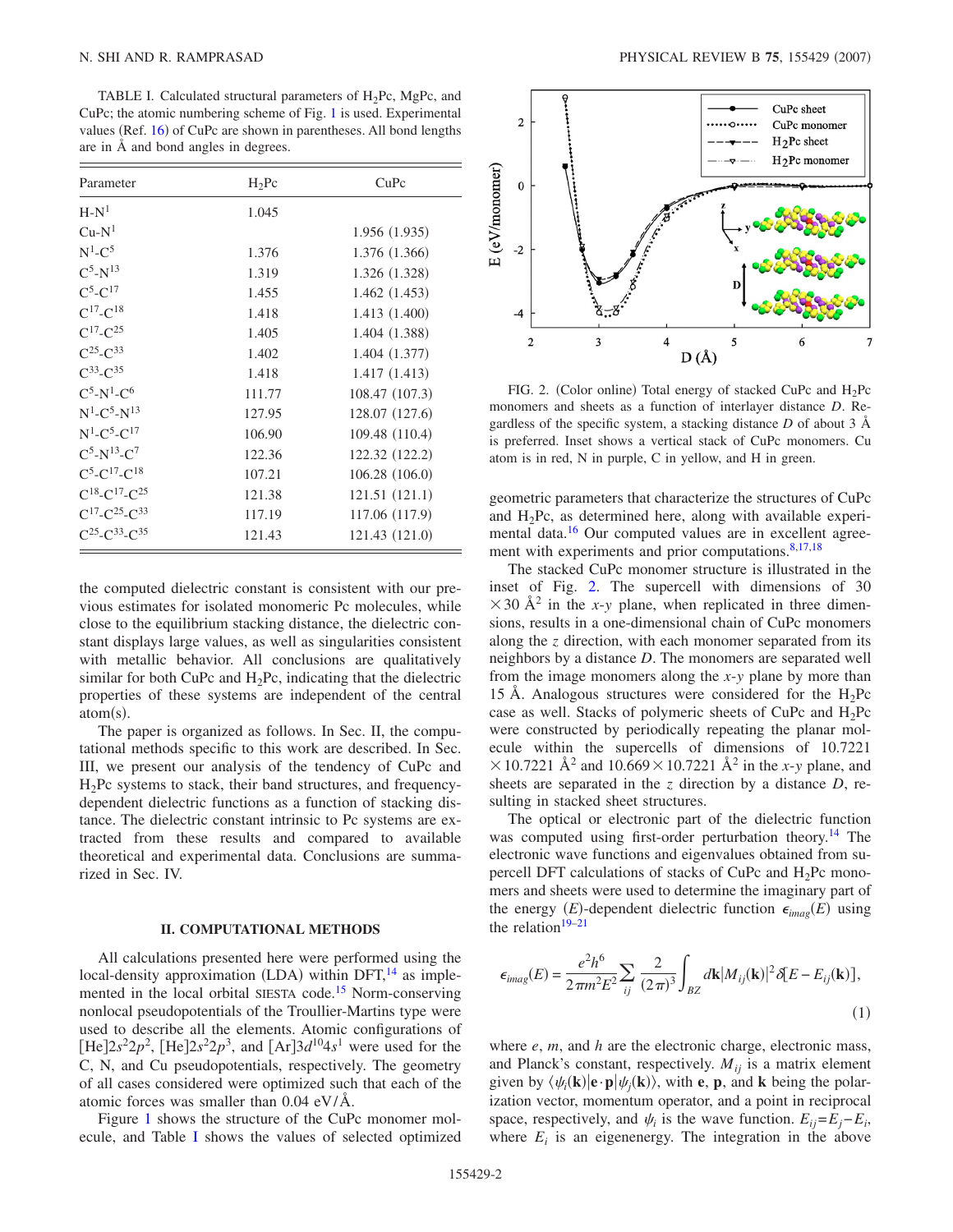equation is performed over the first Brillouin zone (BZ). The real part of the dielectric function is obtained from the imaginary part by performing a Kramers-Kronig transformation.<sup>14</sup>

Only the electronic part of the dielectric function was computed in this work. This decision to consider just the electronic contribution was motivated by the fact that over 99% of the polarizability of CuPc and  $H_2$ Pc is electronic in origin.<sup>8</sup>

## **III. RESULTS AND DISCUSSION**

#### **A. Equilibrium stacking**

The total energy of CuPc and  $H_2$ Pc monomers and sheets as a function of stacking distance *D* is shown in Fig. [2.](#page-1-1) It can be seen that at a stacking distance of 3 Å, both the stacked CuPc and  $H_2$ Pc monomers and sheets have the lowest total energy. The stacking energy is around 3 eV for CuPc and  $H_2$ Pc sheets and about 4 eV for CuPc and  $H_2$ Pc monomers. Our results for  $H_2$ Pc are nearly identical to those reported in a prior computational work.<sup>13</sup> These results indicate that a stacking distance of about 3 Å is strongly preferred, regardless of the nature of the Pc system (monomeric or polymeric) and the stacking energy is independent of the nature of the central atoms (Cu or  $H_2$ ). These results are consistent with the equilibrium stacking distance of about  $3-4$  Å in the case of discotic systems in general<sup>22,[23](#page-6-21)</sup> and of  $3-3.5$  Å in the case of various Pc systems.<sup>13[,24](#page-6-22)[,25](#page-6-16)</sup>

#### **B. Electronic structure**

The LDA band structures for stacked CuPc and  $H_2$ Pc are plotted in Figs. [3](#page-2-0) and [4.](#page-3-0) The calculated bands are plotted along high-symmetry directions in the irreducible part of the Brillouin zone with the zero of energy corresponding to the Fermi energy. The band structures are dependent on the stacking distance and the inclusion of copper atoms and whether the system is monomeric or polymeric. It is worth mentioning that the LDA is known to underestimate the band gaps of insulator and highest occupied molecular orbital (HOMO)-lowest unoccupied molecular orbital (LUMO) gaps of molecules. Nevertheless, the trends that would result from this work are expected to provide important insights concerning this system.

The main features of the stacked CuPc and  $H_2$ Pc mono-meric systems (Fig. [3](#page-2-0)) will be discussed first. For a stacking distance of 5 Å, the band structure shows no dispersion, indicative of discrete states corresponding to isolated molecules. The band gap (or more precisely, the HOMO-LUMO gap) in this case is about 1.09 eV for majority-spin electron and 1.5 eV for minority-spin electrons in the case of CuPc, and about 1.47 eV for  $H_2$ Pc. However, for both CuPc and  $H<sub>2</sub>$ Pc stacked monomers with stacking distance of 3 A, the band structures exhibit dispersion, resulting in the disappearance of the band gap. One notes particularly the band with hardly any dispersion around the Fermi energy for stacked CuPc monomer; analysis of the projected density of states indicates that this band has essentially a Cu 3*d* character.

In the case of stacked CuPc and  $H_2$ Pc sheets (Fig. [4](#page-3-0)) with stacking distance of  $7 \text{ Å}$ , the band gap is nonzero (about

<span id="page-2-0"></span>

FIG. 3. (Color online) Band structure of stacked CuPc and  $H_2Pc$ monomers for two choices of the stacking distance *D*. (a) CuPc with *D*=5 Å, (b) CuPc with *D*=3 Å, (c) H<sub>2</sub>Pc with *D*=5 Å, and (d)  $H_2$ Pc with *D*=3 Å.  $E_F$  represents the Fermi energy. In (a) and (b), the black and red lines represent majority- and minority-spin electrons. For  $D=5$  Å, both systems display discrete states with a nonzero band gap (or HOMO-LUMO gap), while for *D*=3 Å, significant dispersion in the bands accompanied by the vanishing of the band gap can be seen, signaling the onset of metallic behavior.

 $0.5$  eV for CuPc and about  $0.3$  eV for H<sub>2</sub>Pc), while at a stacking distance of 3 Å, the bands exhibit dispersion along the direction from the  $\Gamma$  point to the *A* point, again resulting in the disappearance of the band gap. The Cu 3*d* states also contribute to the bands for the stacked CuPc sheets close to the Fermi energy.

The crystal-field splitting of the Cu *d* levels due to the fourfold symmetry at the center of a phthalocyanine molecule was explored for the case of CuPc sheets with *D*  $=7$  Å. Figure [4](#page-3-0)(f) shows the projected density of states for Cu 3 $d_{z^2}$ , Cu 3 $d_{yz}$ , Cu 3 $d_{xz}$ , Cu 3 $d_{xy}$ , and Cu 3 $d_{x^2-y^2}$  orbitals. Owing to symmetry, the  $d_{z^2}$  orbital does not interact with the Pc levels. The single  $d_{z^2}$  peak of Fig.  $4(f)$  $4(f)$  reflects this lack of interaction. The  $d_{xy}$  and  $d_{x^2-y^2}$  orbitals are oriented most favorably for hybridization with a suitable Pc level with appropriate symmetry and energy. The three peaks with significant contributions from the  $d_{xy}$  and  $d_{x^2-y^2}$  levels of Fig. [4](#page-3-0)(f) and the significant splitting of these levels indicate the strong interaction with Pc. The  $d_{vz}$  and  $d_{xz}$  levels are also oriented to allow for interaction with the Pc levels, but the degree of interaction is expected to be lower than that of the  $d_{xy}$  and *d<sub>x</sub>*2−*y*<sub>2</sub> levels. Hence, the splitting of levels with significant contributions from the  $d_{xz}$  and  $d_{yz}$  levels is not as significant.

The discussion so far indicates that while the band gap for both CuPc and  $H_2$ Pc stacked monomers and sheets is non-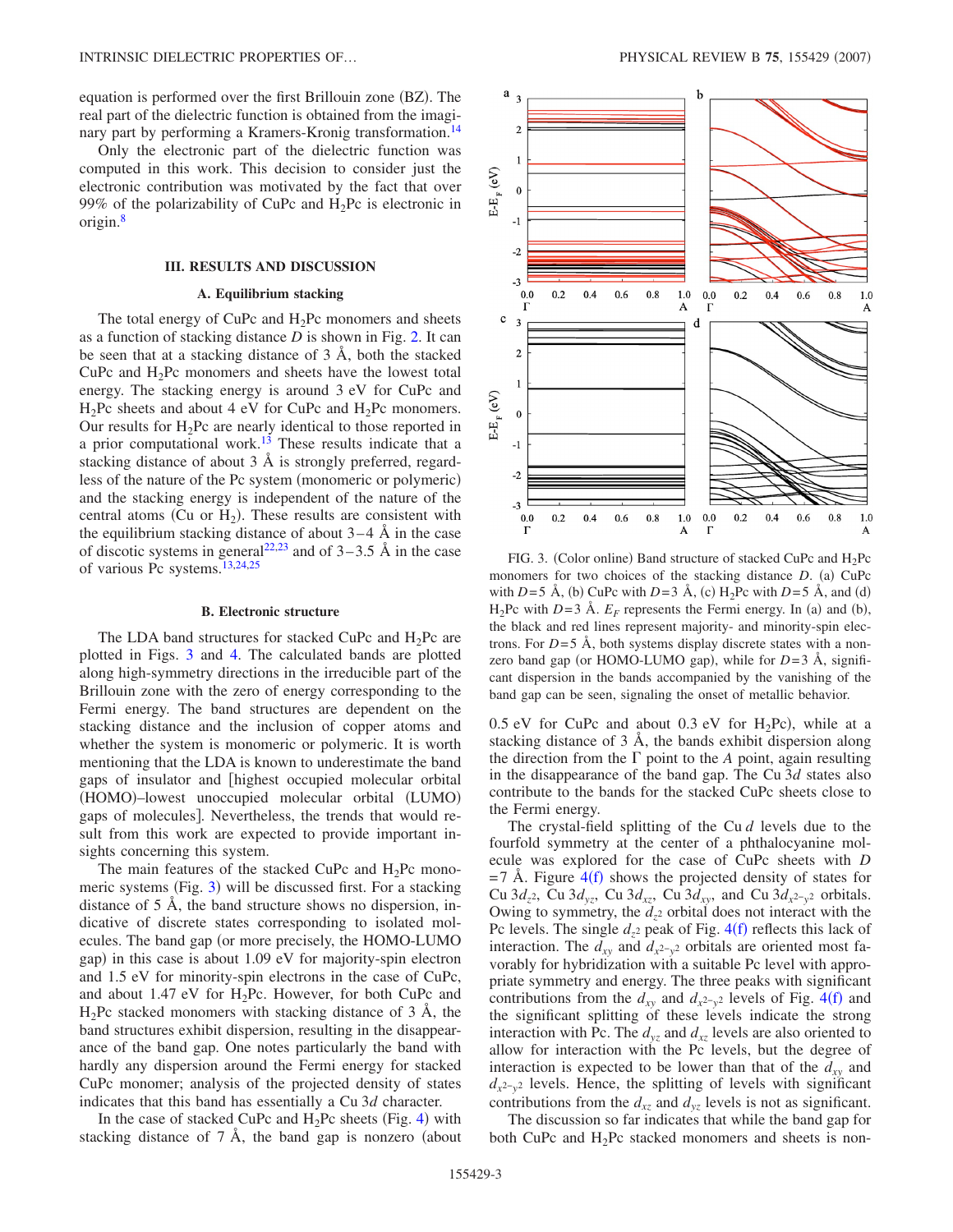<span id="page-3-0"></span>

FIG. 4. (Color online) Band structure of stacked CuPc and  $H_2Pc$ sheets for two choices of the stacking distance *D*. (a) CuPc with  $D=7$  Å, (b) CuPc with  $D=3$  Å, (c) H<sub>2</sub>Pc with  $D=5$  Å, (d) H<sub>2</sub>Pc with  $D=3$  Å, (e) the first Brillouin zone (IBZ) and the special points within the irreducible wedge of the IBZ, and (f) projected density of states in CuPc sheets with  $D=7$  Å, highlighting the contribution of Cu  $d$  orbitals.  $E_F$  represents the Fermi energy. In (a) and (b), the black and red lines represent majority- and minority-spin electrons. For  $D=7$  Å, both systems display a nonzero band gap, while for  $D=3$  Å, significant changes in the bands accompanied by the vanishing of the band gap can be seen, signaling the onset of metallic behavior.

zero for large stacking distance, the band gap is negligible at the equilibrium stacking distance of 3 Å. The variation of the band gap with respect to the stacking distance *D* has also been studied for several values of *D*. Figure [5](#page-3-1) shows that the band gap significantly decreases with decreasing *D* for all cases, signaling an insulator to metal transition as the stacking distance is decreased. This low band gap is consistent with the high carrier hopping between layers, observed in discotic systems.<sup>22,[23](#page-6-21)</sup> A further important implication of the insulator to metal transition is that the metallic behavior at small stacking distances could possibly manifest as large dielectric constants, as will be discussed below.

<span id="page-3-1"></span>

FIG. 5. Band gap of stacked CuPc and  $H_2$ Pc monomers and sheets as a function of stacking distance *D*. An insulator to metal transition occurs as *D* decreases and approaches the equilibrium stacking distance of 3 Å.

#### **C. Dielectric properties of polymeric sheets**

We can obtain further insight into the electronic structures by studying the optical properties. The dielectric functions of the CuPc and  $H_2$ Pc stacked sheets have been computed both along the plane of the CuPc and  $H_2$ Pc sheets (i.e., the *x*- $y$ plane) and perpendicular to the plane (i.e., along the *z* direction), as a function of the stacking distance *D*. Below, we separately consider the dielectric function along each direction.

### *1. Dielectric constant along the CuPc plane*

The real and imaginary parts of the dielectric function along the CuPc plane are depicted in Fig. [6](#page-4-0) for a range of *D* values. Note that both CuPc sheets and the intervening vacuum contribute to the dielectric function. Thus, this system can be considered as a CuPc-vacuum "composite," and we refer to its dielectric function as  $\epsilon_{composite}^{||}$  for stacked CuPc sheets. Consistent with this view, the dielectric function changes monotonically as the interlayer stacking distance *D* decreases. The behavior is systematic until a *D* value of about 3.5 Å is reached, but below 3.5 Å, the dielectric function displays singularities. We pay special attention to the values of the *y* intercept of the dielectric function, which we denote as  $\epsilon_0^{\parallel}$ , and refer to as the dielectric constant hence-forth. As can be seen from Fig. [6,](#page-4-0) while  $\epsilon_0^{\parallel}$  is purely real (displaying a systematic increase for decreasing *D*), for *D*  $>$  3.5 Å, it becomes complex, with a large real value for smaller values of *D*, similar to the behavior of a "lossy" metal. This is consistent with the vanishing of the band gap as the equilibrium stacking distance is approached (Fig.  $5$ ).

We can further extract the dielectric constant of the CuPc sheet itself from that of the composite using appropriate electromagnetic mixing theorems.<sup>26</sup> Several different mixing rules have been proposed to treat different cases of the configuration of the components of the composite. Of these, the two "ordered" configurations, namely, when the components are arranged in layers either parallel or perpendicular to the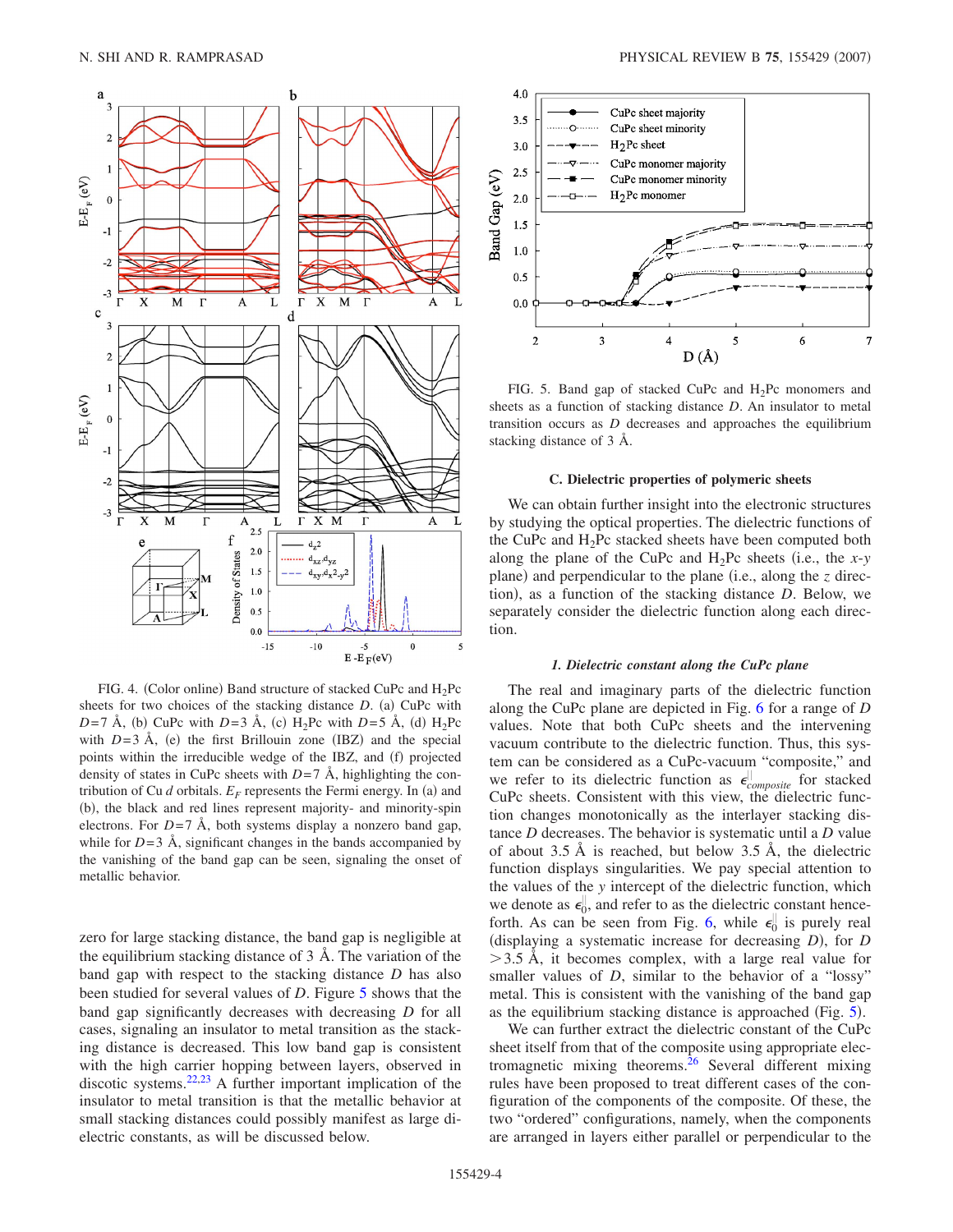<span id="page-4-0"></span>

FIG. 6. (Color online) Dielectric function along CuPc and  $H_2Pc$ plane of stacked polymeric sheets. The real part of the dielectric function is shown for various choices of the stacking distance *D*, and the imaginary part is shown in the inset. Results for CuPc and H2Pc are shown in black and red, respectively. For large *D*, the dielectric function is real at small energies and increases monotonically with increasing  $D$ . As the equilibrium spacing of  $3 \text{ Å}$  is approached, the dielectric function at small energies becomes complex, with the real part reaching large values.

electric field direction, provide the upper and lower bounds of the composite effective dielectric constant. These parallel and perpendicular situations are the most appropriate for the present work, as our composite is an ordered multilayer stack of CuPc (or  $H_2$ Pc) and vacuum.

The mixing rule that deals with the parallel component of the dielectric constant for our system results in the relation [9,](#page-6-8)[26](#page-6-23)

$$
\epsilon_0^{\parallel} = \epsilon_{\rm CuPc}^{\parallel} d_{\rm CuPc} / D + \epsilon_{vac} d_{vac} / D, \qquad (2)
$$

where  $d_{\text{CuPc}}$  and  $d_{\text{vac}}$  are the thicknesses of the CuPc and vacuum regions, respectively, along the  $z$  direction (with  $d_{\text{CuPc}} + d_{\text{vac}} = D$ ), and  $\epsilon_{\text{CuPc}}^{\parallel}$  and  $\epsilon_{\text{vac}}$  are their respective dielectric constants normal to the stacking direction. With  $\epsilon_{vac} = 1$ in our composite systems, the above equation reduces to

$$
\epsilon_0^{\parallel} = \frac{(\epsilon_{\text{CuPc}}^{\parallel} - 1)d_{\text{CuPc}}}{D} + 1.
$$
 (3)

<span id="page-4-2"></span>Figure [7](#page-4-1) shows a plot of  $\epsilon_0^{\parallel}$  values versus 1/D. Indeed, a linear relationship between these two quantities with an intercept of 1 was obtained for large *D* values, as required by the above equation. If we make the further assumption that

<span id="page-4-1"></span>

FIG. 7. (Color online) Planar component of the dielectric constant of stacked CuPc and H2Pc sheet-vacuum composite vs1/*D*. The *y* intercept of the real part of the dielectric function from Fig. [6](#page-4-0) is plotted for the entire range of *D* values studied. Results for CuPc and H2Pc are shown in black dots and red triangles, respectively. The inset shows the same results but in the regime of large *D* from 4 — 12 Å. The linear fit of the data in the large *D* regime is in good agreement with that predicted by Eq.  $(3)$  $(3)$  $(3)$ , indicating that the parallel capacitor model provides an adequate description.

 $d_{\text{CuPe}} \approx 3$  Å (the equilibrium *D* spacing), the slope of the linear fit of the inset of Fig. [7](#page-4-1) [given as  $(\epsilon_{\text{CuPc}}^{||} - 1)d_{\text{CuPc}}$ ] yields the in-plane dielectric constant of the CuPc as  $\approx$ 13, consistent with our prior estimate. $8,9$  $8,9$ 

## *2. Dielectric constant perpendicular to the CuPc plane*

A similar analysis has been carried out for the dielectric constant perpendicular to the CuPc plane. Both the real and imaginary parts of the dielectric function along the stacking direction, shown in Fig. [8,](#page-5-0) are found to vary with the interlayer distance *D* similar to the previous case. For *D* greater than  $3.25 \text{ Å}$ , the composite dielectric constant (i.e., the *y* intercept) decreases systematically and monotonically with *D*, but for smaller values of *D*, the dielectric constant increases abruptly. This picture is again consistent with the onset of "metallic" behavior as the equilibrium interlayer spacing is approached.

The dielectric constant perpendicular to the CuPc sheet itself ( $\epsilon_{\text{CuPe}}^{\perp}$ ) was obtained from the calculated dielectric constant of the CuPc-vacuum composite  $(\epsilon_0^{\perp})$ . In this case, the lower bound of the mixing rules that deal with layers of components stacked along the field direction must be used. $26.9$  This results in

$$
D/\epsilon_0^{\perp} = d_{\rm CuPc}/\epsilon_{\rm CuPc}^{\perp} + d_{\rm vac}/\epsilon_{\rm vac},\tag{4}
$$

where  $\epsilon_{\text{CuPc}}^{\perp}$  and  $\epsilon_{vac}$  are the dielectric constants normal to the stacking direction of CuPc and vacuum, respectively. Simplifying as before, we get

$$
1/\epsilon_0^{\perp} = \frac{(1/\epsilon_{\text{CuPc}}^{\perp} - 1)d_{\text{CuPc}}}{D} + 1.
$$
 (5)

<span id="page-4-3"></span>The behavior of  $\epsilon_0^{\perp}$  in Fig. [9](#page-5-1) demonstrates the linear relation between  $1/\epsilon_0^{\perp}$  and  $1/D$  as expected, with a *y* intercept of 1 in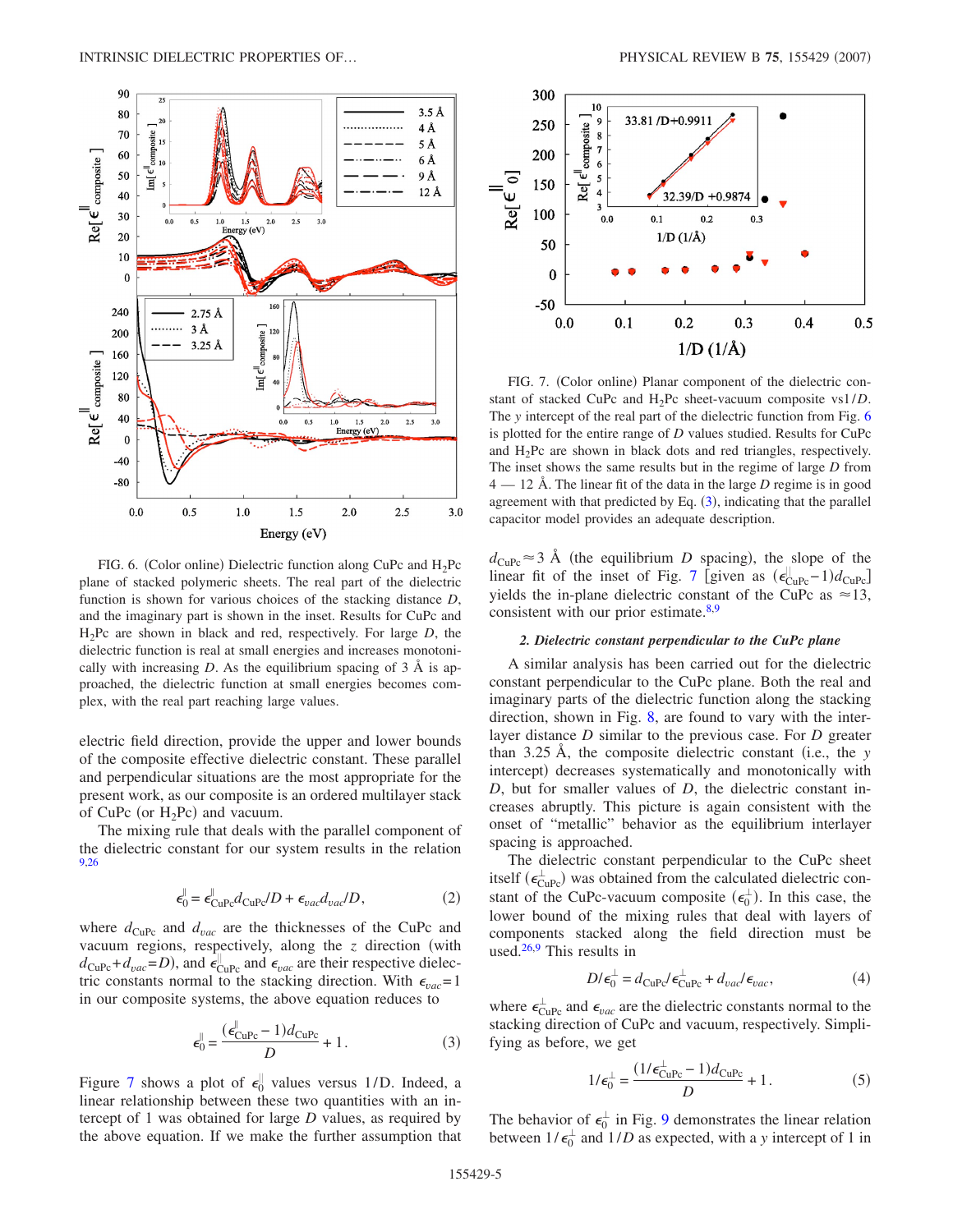<span id="page-5-0"></span>

FIG. 8. (Color online) Dielectric function perpendicular to CuPc and H2Pc plane of stacked polymeric sheets. The real part of the dielectric function is shown for various choices of the stacking distance *D*, and the imaginary part is shown in the inset. Results for CuPc and  $H_2$ Pc are shown in black dots and red triangels, respectively. For large *D*, the dielectric function is real at small energies and increases monotonically with increasing *D*. As the equilibrium spacing of 3 Å is approached, the dielectric function at small energies becomes complex, with the real part reaching large values.

a regime of larger vacuum thickness *D*. We derived an estimate of 1.9 for  $\epsilon_{\text{CuP}_c}^{\perp}$  from the slope, again in accord with our previous estimates. $8,9$  $8,9$ 

#### *3. Dielectric constant of stacked* **H2Pc** *sheets*

To investigate the role of copper atoms in CuPc sheets and get a more complete picture of the dielectric properties of phthalocyanine molecules, the dielectric properties of stacked  $H_2$ Pc sheet composites were studied. The relevant plots of the dielectric functions along the parallel and perpendicular directions, as well as the linear fits to extract the  $H_2$ Pc dielectric constants are shown in red plots in Figs.  $6-9$  $6-9$ , following a procedure identical to that adopted for the CuPc case. All the  $H_2Pc$  results are qualitatively similar to those of the CuPc case. When the stacking distance *D* is small and close to 3 Å, the dielectric function at small energies is complex and large. In the larger *D* spacing regime, the dielectric constants of  $H_2$ Pc sheets were evaluated as 12 and 1.9, respectively, along the parallel and perpendicular directions. These results indicate that the role played by copper atoms is minor.

<span id="page-5-1"></span>

FIG. 9. (Color online) Perpendicular component of the dielectric constant of stacked CuPc and  $H_2Pc$  sheet-vacuum composite vs 1/*D*. The *y* intercept of the real part of the dielectric function from Fig. [8](#page-5-0) is plotted for the entire range of *D* values studied. Results for CuPc and  $H_2$ Pc are shown in black and red, respectively. The linear fit of the data in the large *D* regime is in good agreement with that predicted by Eq.  $(5)$  $(5)$  $(5)$ , indicating that the series capacitor model provides an adequate description.

It is difficult to make a direct connection between our work and experiments, largely due to the unavailability of experimental data concerning dielectric functions for stacked Pc systems. Nevertheless, we note that our dielectric function results for  $H_2$ Pc with stacking distances close to the equilibrium spacing is in qualitative agreement with recent experimental work on thin films of H<sub>2</sub>Pc in the monoclinic  $\alpha$ phase[.28](#page-6-24) Alamri *et al.* report the optical dielectric function (which presumably is averaged along all directions) in the 1–6 eV photon energy range. Although the  $\alpha$  phase is considerably different from the situation considered here, it is interesting to note that their dielectric function displays peaks and a value of about 5 at 1 eV, close to our predictions  $(Fig. 6)$  $(Fig. 6)$  $(Fig. 6)$ .

## **IV. SUMMARY**

In summary, we have performed a density-functional theory based study of the tendency of CuPc and  $H_2$ Pc monomers and polymeric sheets to stack vertically (normal to the plane of molecules) and determined the accompanying changes in the electronic and dielectric properties. This study was motivated by a need to estimate the intrinsic dielectric constant of phthalocyanine based systems and to develop an understanding of the circumstances under which such systems could exhibit large dielectric constants.

We find that CuPc and  $H_2$ Pc monomers and polymeric sheets do display a strong preference to stack in vacuum, with an equilibrium stacking distance of about 3 Å. Moreover, as the stacking distance decreases and approaches the equilibrium value, an insulator to metal transition is displayed by both CuPc and  $H_2$ Pc. Analysis of the optical dielectric function as a function of the stacking distance indicates that, close to the equilibrium stacking distance, large complex values of the dielectric function at low energies (characteristic of metallic behavior) result. On the other